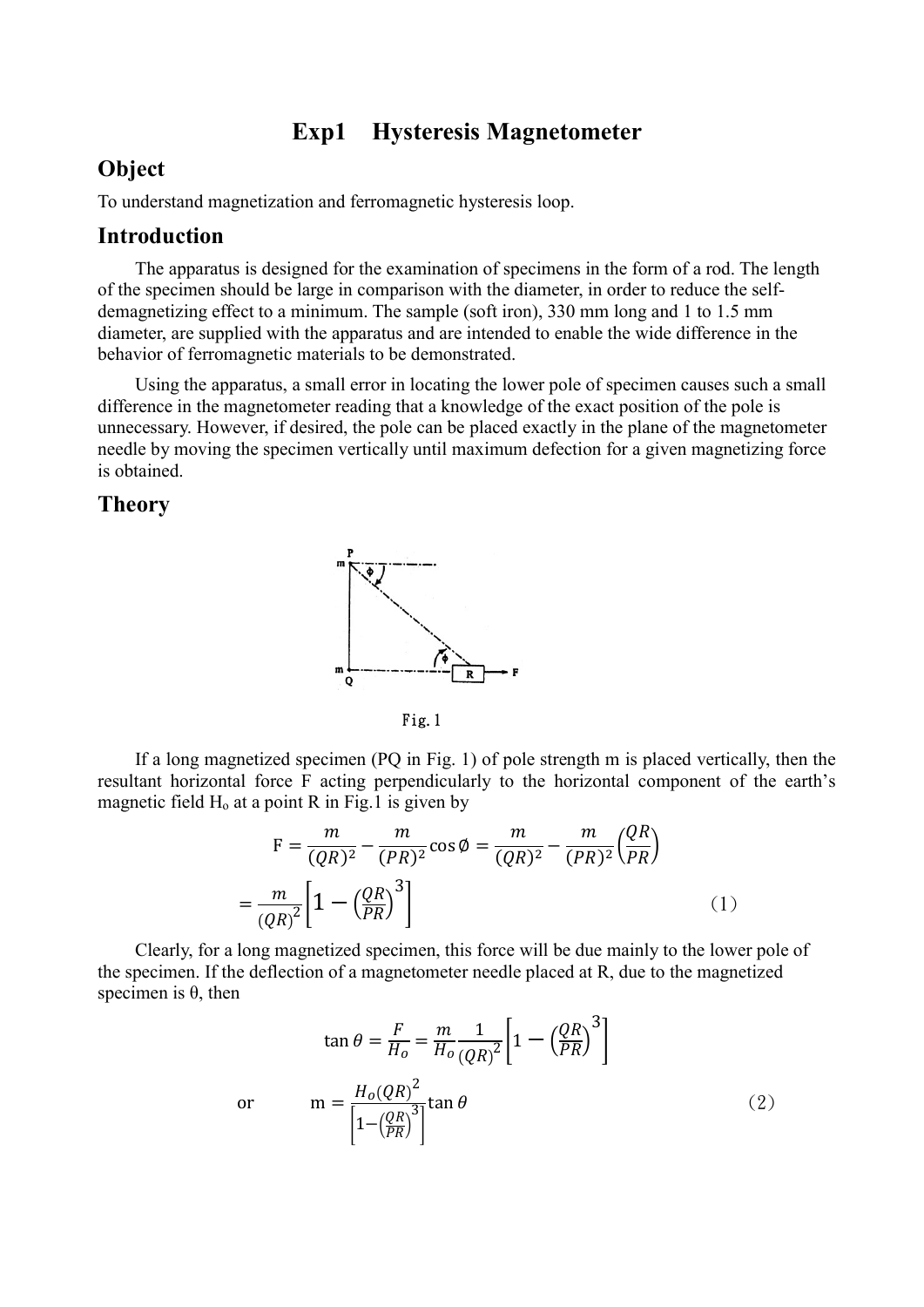If the cross-sectional area of the magnetized specimen is A, the intensity of magnetization M is given by

$$
M = \frac{m}{A} = \frac{H_o(QR)^2}{A\left[1 - \left(\frac{QR}{PR}\right)^3\right]} \tan \theta \tag{3}
$$

the value of Ho varies worldwide and the value for a particular location can be found from tables. In London, for example,  $H_0 = 15Am^{-1}$ . Thus, for a given magnetized specimen at a particular location, the expression

$$
\frac{H_o(QR)^2}{A\left[1 - \left(\frac{QR}{PR}\right)^3\right]}
$$
  
is constant. If this constant is  $\alpha$ , i.e. 
$$
\alpha = \frac{H_o(QR)^2}{A\left[1 - \left(\frac{QR}{PR}\right)^3\right]}
$$

$$
M = \alpha \tan \theta
$$
 (5)

is constant. If this constant is

The intensity of magnetization M of the specimen can, therefore, be readily calculated. If the field H . Used to magnetize the specimen, is obtained by passing a current I through a solenoid of n turns per meter, then

$$
H = n \cdot I \tag{6}
$$

and this can also be easily determined. A hysteresis loop can then be plotted showing the relationship between M and H. If preferred, tan $\theta$  may be plotted against I or since  $B = \mu_0 (H + M)$  where  $\mu_0$ is the permittivity of free space, B may be calculated and plotted against H. The general shape of the hysteresis loop will be the same in all three cases.

#### Setting Up



Locate the magnetizing solenoid in the hole provided at one end of the base and plug the shorter pair of leads into the sockets in the end of the base. Place the compensate coil in position and plug the connecting leads into the pair of sockets in the back of the base. This coil is used to compensate for the effect AT THE MAGNETOMETER of the HORIZONTAL COMPONENT of the field due to the current flowing in the **MAGNETISING SOLENOID**.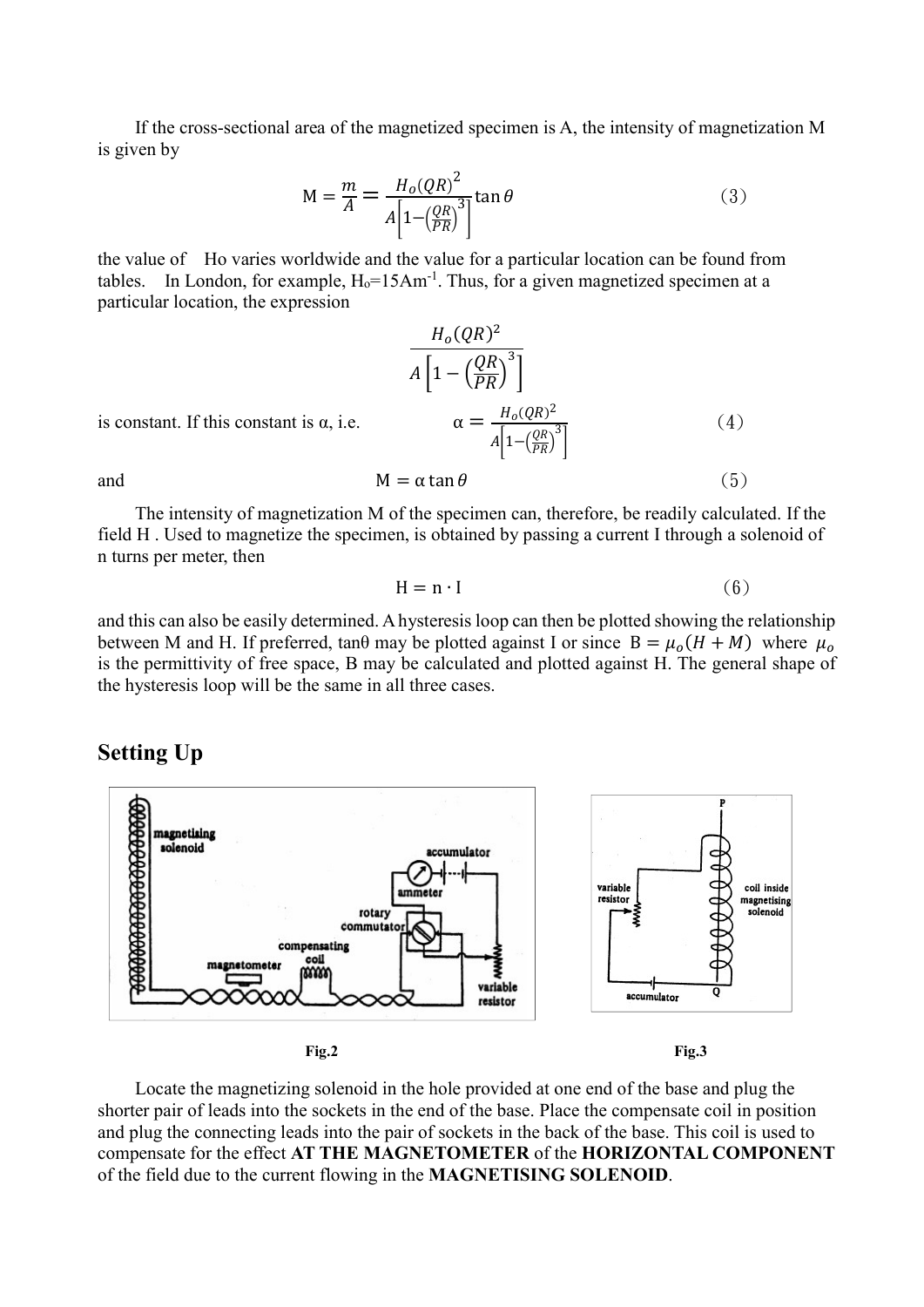The pair of sockets in the end of the base farthest from the magnetizing solenoid should be connected to a rotary commutator, 6 or 8V accumulator, 0 to 2A ammeter and a variable resistor (e.g. 11.6 ohm, 2A) in a circuit as shown in Fig.2. Twin-twisted flexible wire should be used and the ammeter should be arranged some distance from the magnetometer so that its external field does not affect the magnetometer readings.

Connect the longer pair of leads from the magnetizing solenoid in series with a 2V accumulator and a variable resistor as shown in Fig.3. This circuit is used to annul the magnetizing effect on the specimen of the VERTICAL COMPONENT of the EARTH'S MAGNETIC FIELD. For clarity, this circuit has been omitted from Fig.2.

Level the base using the spirit level and adjustable feet. Rotate the base until the magnetometer needle is pointing directly towards the magnetizing solenoid; then rotate the magnetometer until the needle is on the zero mark.

Pass a current of about 1 A through the magnetizing solenoid and adjust the distance of the magnetometer from the magnetizing solenoid to be 7 to 10 cm. If a deflection of the magnetometer needle occurs, slide the compensating coil along its guides to a suitable position to annul it. It may be found necessary to reverse the connections of the plugs in the sockets in the base.

Insert a specimen in the glass tube in the magnetizing solenoid and demagnetize it by rapidly reversing the rotary commutator whilst simultaneously reducing the current to zero. Before proceeding, ensure that the current in the magnetizing solenoid is switched off. If the magnetometer needle still shows a deflection, then the field due to the compensating circuit of Fig.3 is additive to that of the vertical component of the earth's magnetic field instead of being in opposition to it. In this case, reverse the connections to the 2V accumulator and repeat the demagnetization procedure.

However, if the deflection decreases but not to zero, this is due to the vertical component of the earth's magnetic field being of a value other than 33.4 Am<sup>-1</sup>, which the circuit of Fig.3 is designed to annul. In this event, replace the 2V accumulator with one able to provide 4V. Complete compensation can then be obtained using the variable resistor. Generally, however, a reduction to 10% is sufficient for the experiment.

Switch on the current to the circuit of Fig.2 again and increase to its maximum value of 2 A. Should the deflection of the magnetometer needle be in excess of  $60^\circ$ , adjust the position of the magnetometer along its guides so that the maximum deflection is between  $45^{\circ}$  and  $60^{\circ}$ .

If this adjustment is found to be necessary, remove the specimen, pass a current of about 1A through the magnetizing solenoid an slide the compensating coil along its guides to annul the deflection of the magnetometer needle as previously. Re-insert the specimen and repeat he demagnetization procedure as described earlier.

When these adjustments have been completed, the apparatus is ready for use.

#### Procedure

Initially with the variable resistor in Fig.2 set to its maximum value, switch on the current to the circuit and then adjust the value to 0.1A. Note the deflection indicated by each end of the magnetometer needle and calculate the mean value.

In making his adjustment, the current **MUST NOT BE REDUCED**, (i.e.) if the value should rise to 0.22A, the reading must be taken at this value. DO NOT REDUCE to a more convenient figure of say 0.2A.

Proceed in this manner until the deflection remains constant with increase in current. The specimen is then magnetically saturated. A current of 2A will, in most cases, be sufficient.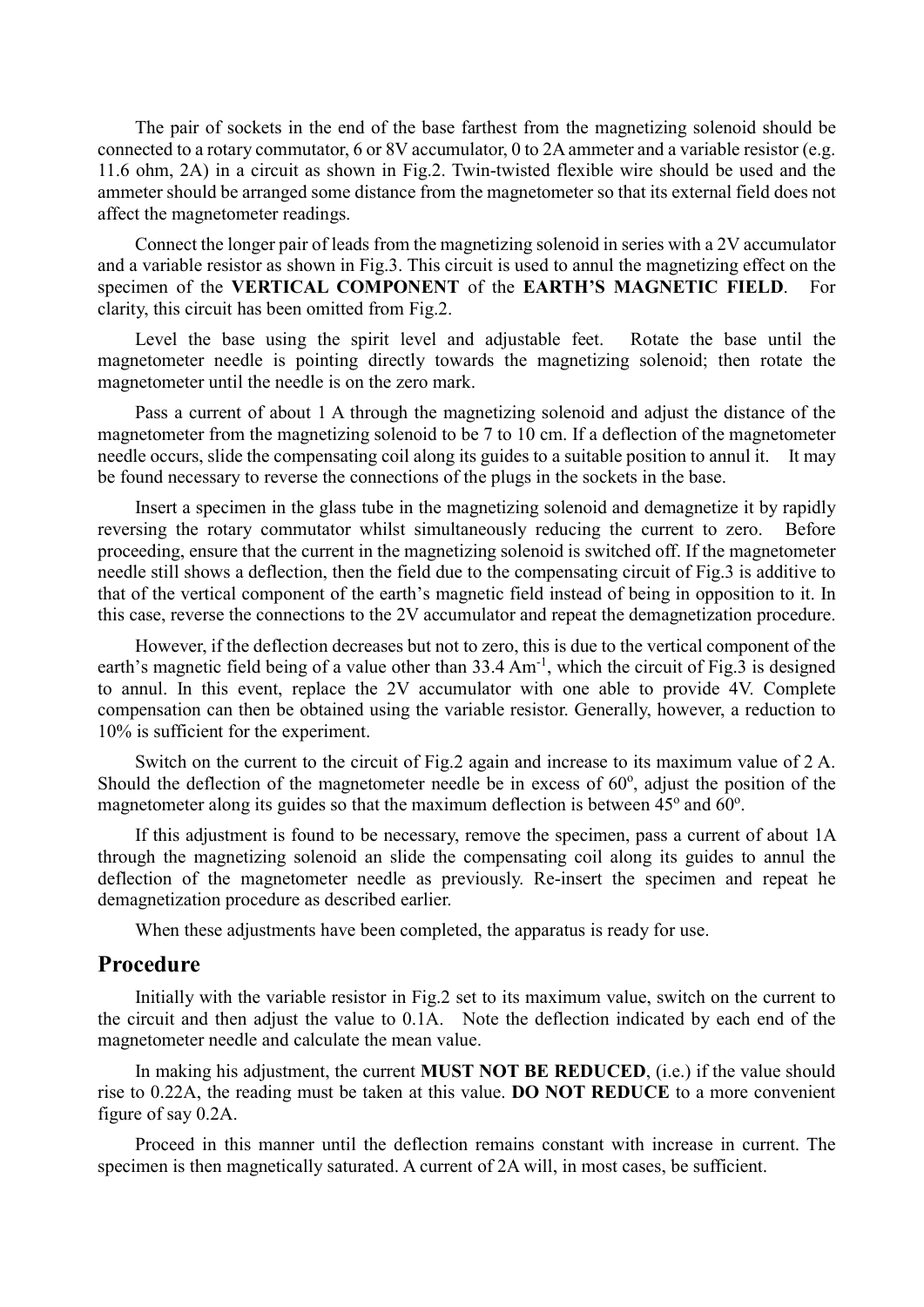Then, reduce the current in similar steps to zero, taking magnetometer needle readings, as before, at each stage.

At zero current, reverse the commutator and continue using negative current in steps until the magnetometer needle deflection is again constant, giving magnetic saturation of the specimen in the opposite sense.

Then, again, adjust the current in similar steps back to zero, taking magnetometer needle readings, as before, at each stage.

Reverse the commutator again and proceed to the former magnetic saturation condition.

#### IMPORTANT

In traversing the cycle, the current must not be cut off at any point except zero. Record, at each stage, the value of the current I, the deflection of the magnetometer needle  $\theta$  and the subsequent evaluations of the intensity of magnetization M and the magnetizing field H, in a table as shown in the following specimen result. Hysteresis loops similar to those illustrated in Fig.4 can then be plotted.



Fig.4

#### Typical results

| Specimen                                                                                           | Silver steel |                      |
|----------------------------------------------------------------------------------------------------|--------------|----------------------|
| Length                                                                                             |              | $330 \text{ mm}$     |
| Mean diameter                                                                                      |              | $1.01$ mm            |
| Distance between poles of magnetized specimen<br>(taken to be three-quarters of the actual length) |              | 247.5 mm             |
| Distance of magnetimeter from specimen                                                             |              | $80 \text{ mm}$      |
| Horizontal component of the earth's magnetic field<br>(in London)                                  |              | $15 \text{ Am}^{-1}$ |
| Number of turns per meter on solenoid                                                              |              | 1900                 |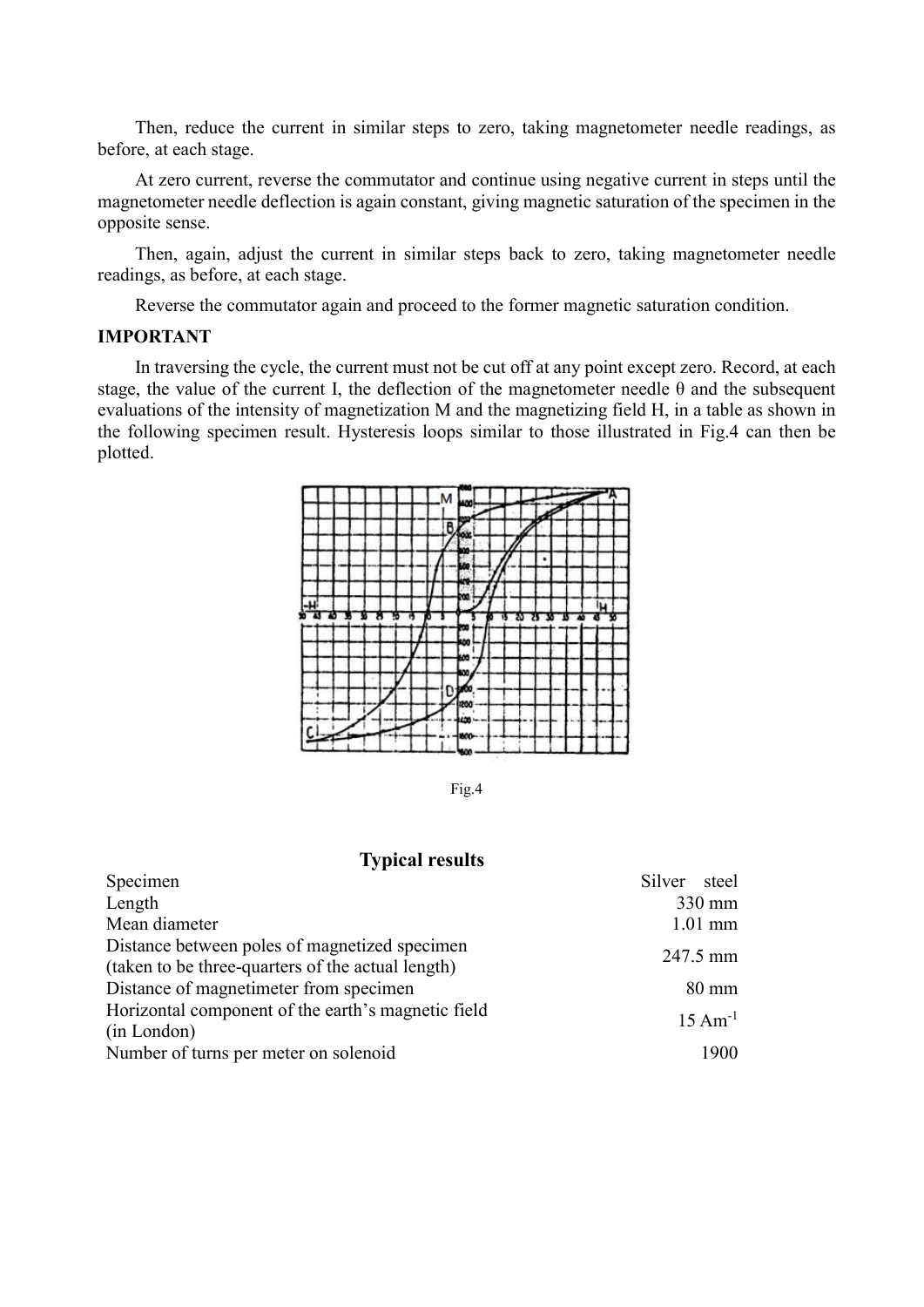Thus from Eq. (4), we have

$$
\alpha = \frac{H_o(QR)^2}{A \left[1 - \left(\frac{QR}{PR}\right)^3\right]}
$$
  
= 
$$
\frac{15 \times (80 \times 10^{-3})^2}{\frac{\pi}{4} \times (1.01 \times 10^{-3})^2 \left[1 - \left(\frac{80 \times 10^{-3}}{[(247.5 \times 10^{-3})^2 + (80 \times 10^{-3})^2]^{1/2}}\right)^3\right]}
$$
  
= 123.46 × 10<sup>3</sup>

from Eq.  $(5)$ , i.e.

 $M = \alpha \tan \theta = 123.46 \times 10^3 \tan \theta$  lines  $m^{-2}$ and from Eq. (6),  $H = n \cdot I = 1900I$ 

# Equiments

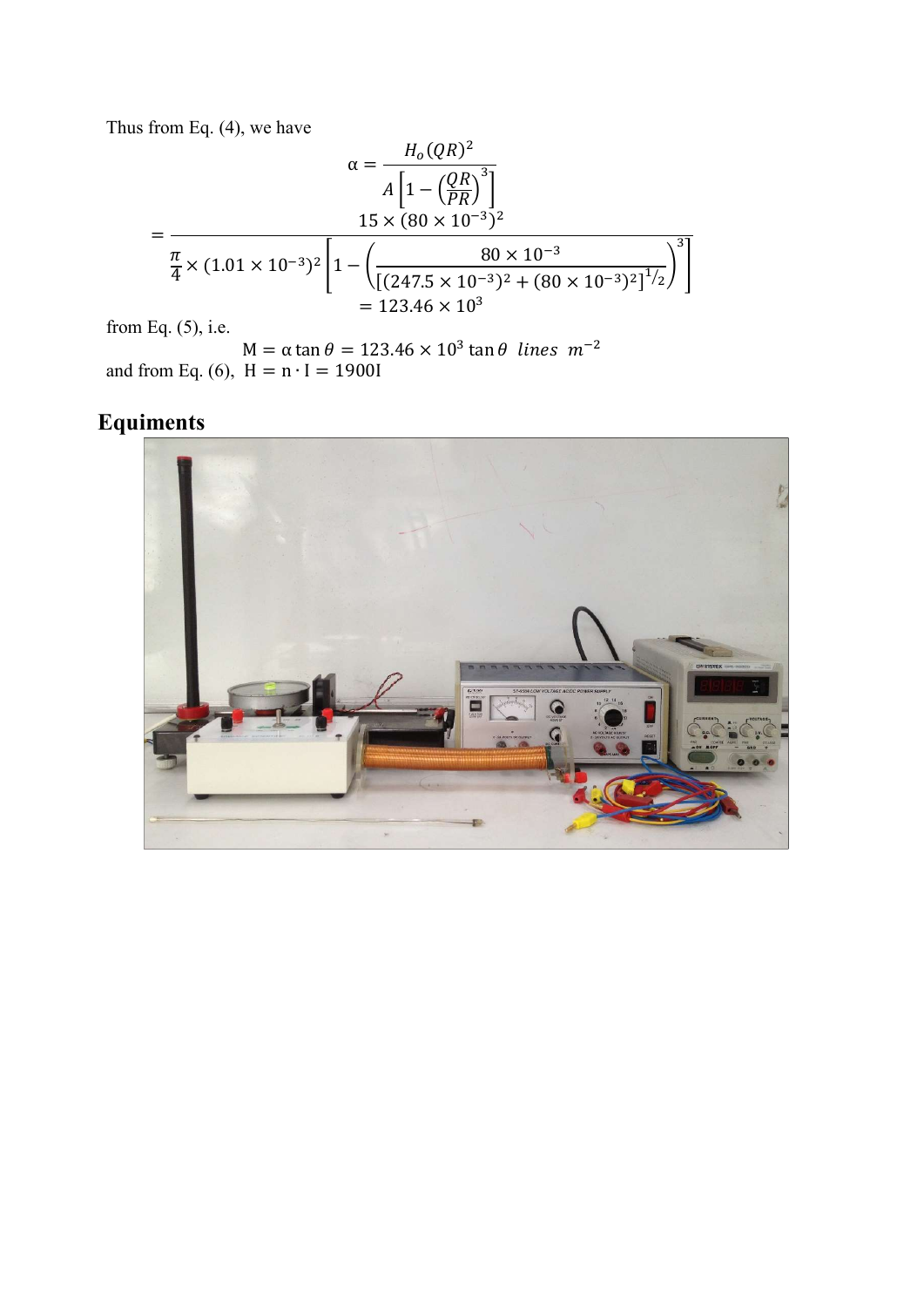| $\rm I$   | Mean $\theta$ | $\tan \theta$ | $M(1ines m-2)$ | $H(Am^{-1})$ |
|-----------|---------------|---------------|----------------|--------------|
| $0.0$     |               |               |                |              |
| $0.1\,$   |               |               |                |              |
| $0.\,2$   |               |               |                |              |
| 0.3       |               |               |                |              |
| 0.4       |               |               |                |              |
| $0.\,5$   |               |               |                |              |
| $0.6\,$   |               |               |                |              |
| 0.7       |               |               |                |              |
| 0.8       |               |               |                |              |
| $0.9\,$   |               |               |                |              |
| $1.0\,$   |               |               |                |              |
| $1.\,2$   |               |               |                |              |
| $1.4$     |               |               |                |              |
| 1.6       |               |               |                |              |
| $1.\,8$   |               |               |                |              |
| $2.0$     |               |               |                |              |
| 1.8       |               |               |                |              |
| $1.6\,$   |               |               |                |              |
| $1.4$     |               |               |                |              |
| $1.\,2$   |               |               |                |              |
| $1.\,\,0$ |               |               |                |              |
| $0.8\,$   |               |               |                |              |
| $0.\ 6$   |               |               |                |              |
| 0.4       |               |               |                |              |
| $0.2\,$   |               |               |                |              |
| $0.\,0$   |               |               |                |              |
| $-0.1$    |               |               |                |              |
| $-0.2$    |               |               |                |              |
| $-0.3$    |               |               |                |              |
| $-0.4$    |               |               |                |              |
| $-0.5$    |               |               |                |              |
| $-0.6$    |               |               |                |              |
| $-0.7$    |               |               |                |              |
| $-0.8$    |               |               |                |              |
| $-0.9$    |               |               |                |              |
| $-1.0$    |               |               |                |              |
| $-1.2$    |               |               |                |              |
| $-1.4$    |               |               |                |              |
| $-1.6$    |               |               |                |              |
| $-1.8$    |               |               |                |              |
| $-2.0$    |               |               |                |              |